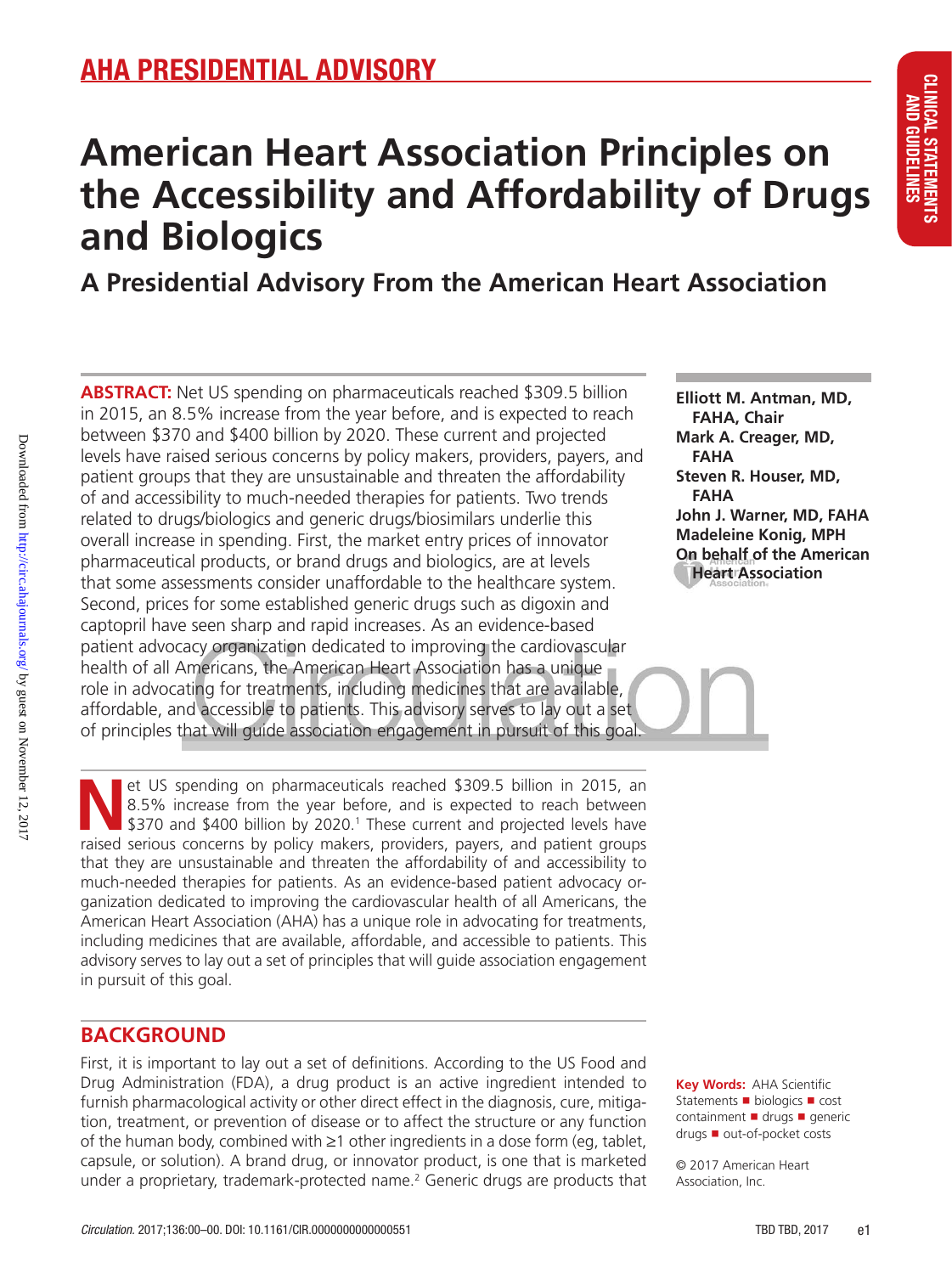are the same as a brand name drug in dose, safety, strength, delivery, quality, performance, and intended use and have been demonstrated to have substitutability, or "therapeutic equivalence," of brand drugs. Because the molecular structures of drugs are known, a generic drug can be produced and tested to contain the identical amounts of the same active ingredients as the brand name product. Drug products evaluated as therapeutically equivalent can be expected to have equal effect and no difference when substituted for the brand name product.3 Generic drugs can be marketed only after the brand loses patent exclusivity.

Biological agents can be composed of sugars, proteins, nucleic acids, or complex combinations of these substances, or they may be living entities such as cells and tissues. Biologics are isolated from a variety of natural sources, human, animal, or microorganism, and may be produced by biotechnology methods and other cutting-edge technologies. Biological products tend to be heat sensitive and susceptible to microbial contamination, thereby requiring sterile processes to be applied from initial manufacturing steps. Biosimilars are therapies with an active ingredient considered by the FDA to be highly similar to a reference biologic, such that there are no clinically meaningful differences in terms of safety, purity, and potency. Like generic drugs, they can be marketed only after the reference biologic loses patent exclusivity.3

Two trends related to drugs/biologics and generic drugs/biosimilars are converging to create a situation that requires serious consideration by all healthcare stakeholders. First, the market entry prices of innovator pharmaceutical products, or brand drugs and biologics, are at levels that some assessments consider unaffordable to the healthcare system.4 The approval of 2 proprotein convertase subtilisin/kexin type 9 inhibitors for hypercholesterolemia, alirocumab and evolocumab, and another drug for heart failure, sacubitril/valsartan, has focused attention on the price of specialty therapies for cardiovascular disease, although innovator drugs for other disease states such as cancer have similar price tags.5 Second, prices for some established generic drugs such as digoxin and captopril have seen sharp, rapid increases. For example, between 2013 and 2014, the prices for digoxin and captopril increased 894% and 129%, respectively.<sup>6</sup> Although both trends affect the cost of medicines, the factors responsible for each are separate and require independent examination.

### **Brand/Biologic Market**

The increase in prices for innovator or brand drugs and biologics is seen by many as symptomatic of underlying problems in the marketplace, in which systemic and policy obstructions impede its ability to function appropriately and contain costs. The pharmaceutical industry

cites a development and approval process that is expensive, time-consuming, and susceptible to delays as contributing to the high prices that are necessary to offset these costs.7 The Tufts Center for the Study of Drug Development estimates that the cost of bringing a new drug to market is \$2.6 billion,<sup>8</sup> although the methodology that generated this figure has been questioned.<sup>9,10</sup> Others estimate that it falls between \$800 million and \$1 billion.<sup>8,11</sup> Manufacturers also point out that the high failure rate during clinical trials for efficacy and safety, estimated at ≈85%, requires them to amortize the costs related to the failed therapies across the prices of new, successful products.<sup>2</sup> In addition, the patent system incents manufacturers to recoup their costs in the short time period before a generic equivalent is developed and contains loopholes that allow manufacturers to extend patent life and maintain high prices,<sup>12</sup> limiting any price control that otherwise might occur on its own.

Additional limitations on the ability of the market to function appropriately come from a lack of clarity about the costs factored into determining the price of a product. Although all retail industries mark up the initial price to cover the costs of the inputs of the product, the lifesaving or health-maintaining nature of drugs and biologics, contend many, calls for an increased level of transparency of all factors that contribute to prices. Without an appreciation for the full range of contributions, one cannot evaluate whether the price set for the product along with an appropriate markup aligns with its inputs and whether the markup added to the price of the product is appropriate.

Once products enter the market, information about negotiated prices and rebates is considered proprietary, constraining the ability for fully informed price negotiations. Analysts point to contracting methods such as best price, which guarantees Medicaid the lowest price offered to any purchaser, as disincentives to offering lower prices to some payers because the manufacturer will be required to offer the same to this very large, public purchaser.<sup>13</sup> Manufacturers point to perverse incentives for middlemen such as pharmacy benefit managers to accept high list prices because their revenue is determined as a share of any rebate they negotiate. They also point out that pharmacy benefit managers do not necessarily pass along savings to patients.14

Still others feel that the US position as the only country in the 34-member Organization of Economic Cooperation and Development without some degree of government oversight or regulation of prescription drug pricing is to blame. In turn, manufacturers attempt to recoup the discounts given to other countries by elevating prices in the United States. As a result, the United States spends more than any of the other 12 high-income Organization of Economic Cooperation and Development countries (Australia, Canada, Denmark, France, Germany, Japan, the Netherlands, New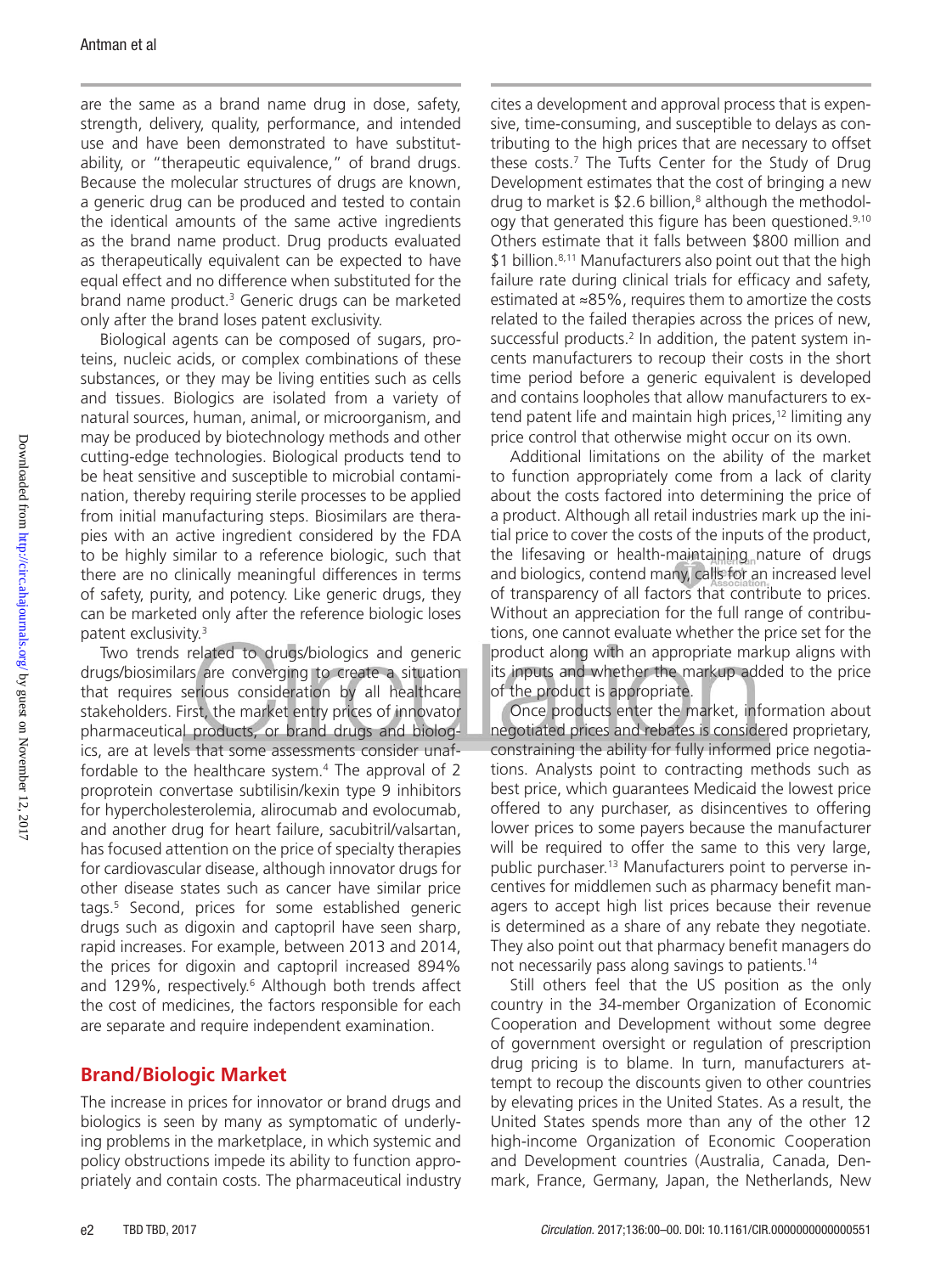Zealand, Norway, Sweden, Switzerland, and the United Kingdom) on pharmaceuticals.15

## **Generic/Biosimilar Market**

According to the Government Accountability Office, the significant and rapid pace of price increases in the generic market is a result of a lack of competition in that market.<sup>16</sup> The Physician Drug User Fee Act and subsequent reauthorizations have reduced the median approval time for standard and priority review drugs,<sup>17</sup> but backlogs still exist for generic medications.18 These delays dissuade new entrants to the market and make market entry unattractive or cause manufacturers to consolidate their sales of specific drugs, dampening market competition that may bring prices down. As a result, single manufacturers such as 2 recent high-profile examples, Valeant and Mylan, go unchecked in setting extremely high prices for their products.16

Although the first generic drug was approved >100 years ago, the first biosimilar was approved by the FDA in 2015 after an approval pathway was authorized as part of the Affordable Care Act. Since then, 3 other biosimilars have been approved, although none of them treat cardiovascular conditions. Given that biologics representing an estimated \$100 billion worth of annual sales are set to lose patent exclusivity in the United States by 2020, it is anticipated that biosimilars will and can offer significant cost savings potential for the system, just as generics did for branded drugs.<sup>19</sup> A Supreme Court decision, *Sandoz v Amgen*, 20 may speed up the time for savings to be realized by holding that biosimilar manufacturers do not need to wait until a biologic receives FDA approval to give the biologic manufacturer the required 180-day notice before the launch of the biosimilar. Analysts point out, however, that without changes to the system by which substitution occurs at pharmacies and increased transparency of rebate agreements between pharmaceutical companies and pharmacy benefit managers, these savings may not be realized.21

Compounding the impact of these market factors on drug pricing are population trends that further increase societal drug costs. These include an aging population that requires an increasing number of medications to treat chronic conditions. In addition, although precision medicine could ultimately reduce the overall cost to the system by enabling the targeting of treatments to patients most likely to benefit, investment in and testing of precision medicine diagnostics and treatments will bring additional costs in the short term.

Although there is a lack of consensus as to the importance or magnitude of the contribution of any factor to this pricing trend, there is agreement that no one healthcare stakeholder, nor the system as a whole, can

afford it. Recognizing this fact, dialogue has begun about assessing value as a way to match payment and resource allocation decisions to a product's alignment with patient, societal, and system priorities. Different groups have created methodologies to ascertain and quantify this value, and each method attempts to inform the system in a slightly different way. For example, assessments such as the one developed by the Institute for Clinical and Economic Review<sup>22</sup> are used to calculate pricing thresholds above which the value does not justify the price. Others such as the American Society of Clinical Oncology's Value Framework are tools for patients to use in assessing the relative value of treatments, including pharmaceuticals and other therapeutic interventions, taking into consideration clinical benefit, adverse effects, and cost, so that comparisons may be made across different types of treatments (eg, drug versus intervention).<sup>23</sup>

Consumer groups are also involved. The National Health Council's Value Rubric is a tool to evaluate the patient-centeredness of value models and to guide value model developers on the meaningful incorporation of patient engagement throughout their processes.<sup>24</sup> The AHA and American College of Cardiology have contemplated the role of value in their jointly developed clinical practice guidelines, proposing a value classification system with supporting levels of evidence similar to those used for class of clinical recommendation.<sup>25</sup> The AHA has also been involved in an effort led by Faster Cures and Avalere Health to develop a Patient-Perspective Value Framework. It is anticipated that the framework will first be used to develop a shared decision-making tool so that patients and providers may determine the relative value of different treatment regimens on the basis of the individual's specific preferences and values. Later, the groups plan to adapt it to assist public programs in coverage decisions and to aid in condition-specific public analyses.<sup>26</sup>

### **POTENTIAL SOLUTIONS**

Many solutions have been proposed to address rising pharmaceutical costs in both the brand and generic markets. One group of proposals aligns measured value with the prices of the drugs. Indication-based or indication-specific pricing, for example, sets different prices for the various applications of a single product or for distinct patient populations, acknowledging that the use of the drug to treat different ailments may bring more or less benefit to different populations.27,28 Value-based arrangements, also referred to as outcomesbased contracts, operate similarly, making a pharmaceutical manufacturer's reimbursement contingent on the demonstrated outcomes of a product in a specific, covered population.29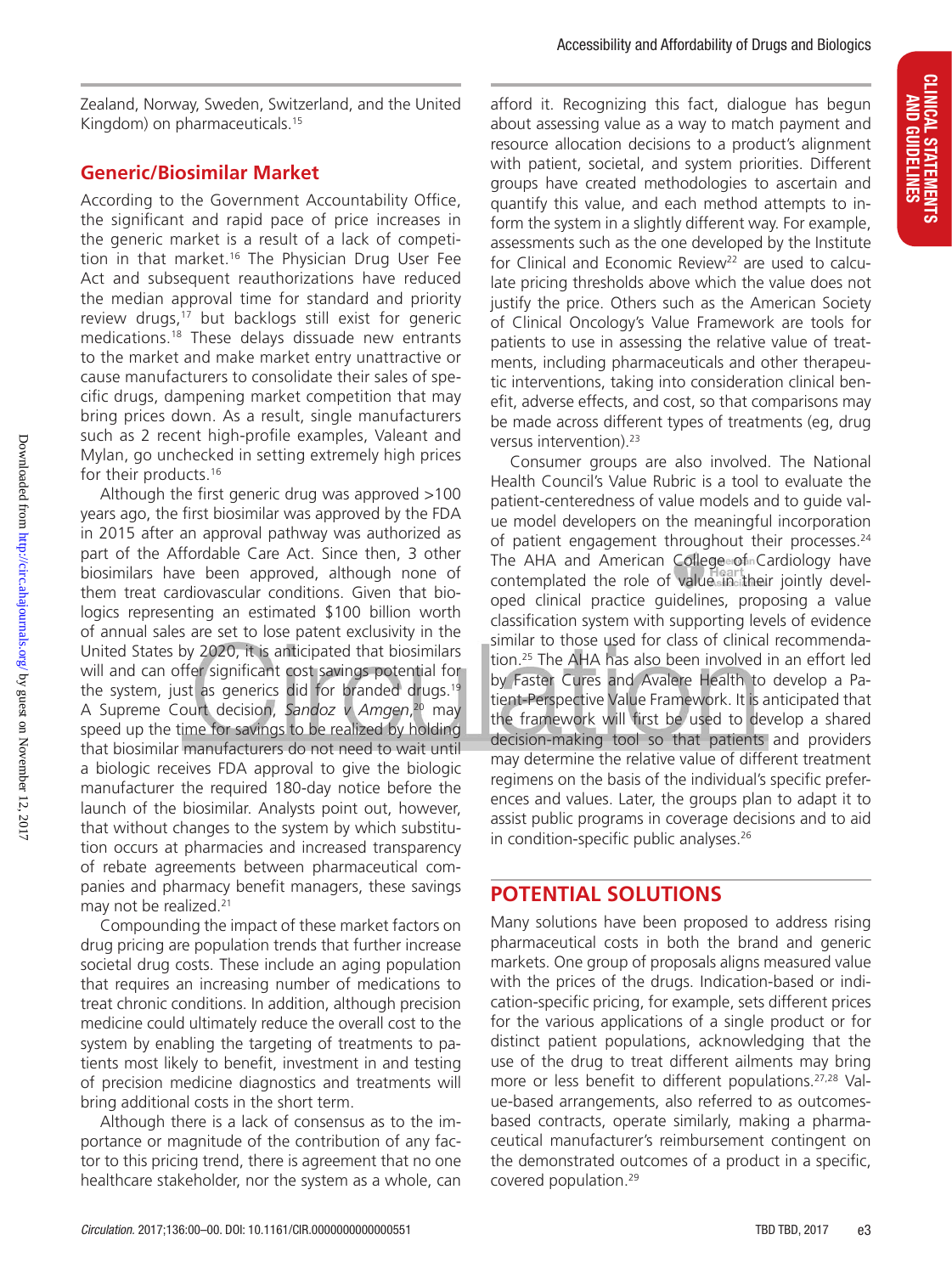Other proposed solutions address the fact that key drivers of cost come from expenses incurred in phase II and III clinical trials by incorporating new evidence along the development and approval continuum. These solutions bring flexibility to these processes such that information can be gathered and incorporated over time. Adaptive clinical trial design or "a study that includes a prospectively planned opportunity for modification of one or more specified aspects of the study design and hypotheses based on analysis of data (usually interim data) from subjects"<sup>30</sup> would decrease the overall cost of the drug approval process by increasing the efficiency and the probability of success of clinical development.31 Similarly, the use of adaptive licensing of "iterative phases of data gathering" rather than a strictly delineated preapproval and postapproval point for a product would decrease the upfront investment in research and development required of manufacturers to get through the approval process and provide more timely access of products for patients.<sup>32</sup>

New payment arrangements that promote valuebased treatment decisions make up another category of proposed solutions. Including drugs in bundled payments that combine the payments for all services or products related to an episode of care incentivizes the efficient use of resources and is suggested as a way to encourage the consideration of a contributed value of a drug to the overall care regimen rather than assigning a price for the product in isolation.

Other proposals, although less explicitly focused on value, also are being considered to address the problems associated with the market for drugs. These include lifting the prohibition on Medicare's ability to negotiate prices and changing the FDA review process to confront backlogs and to address perverse incentives that protections such as exclusivity periods create. The FDA has clarified that review periods will be expedited for generic applications for which there is only 1 manufacturer.33 Other solutions call for making public the information used to set prices such as the research and development costs and rebates provided to payers.<sup>34</sup> Some proposals would also require advance notification by manufacturers of price increases above a certain threshold. Still others call for caps on out-of-pocket costs for consumers, seeking to focus on immediate affordability concerns with the hope that these caps will eventually force manufacturers to lower the prices of their products.<sup>35</sup>

## **AHA CONSIDERATIONS**

High prices when passed on to patients reduce medication adherence and lead to negative health outcomes.<sup>36</sup> According to a 2015 Kaiser Family Foundation Health Tracking Poll, 24% of respondents who were currently taking a prescription medication reported that they or a

family member had not filled a prescription because of cost, and 19% reported that they or a family member had cut pills in half or skipped doses of their medication.37 In addition, a 2012 literature review found that increased cost sharing by patients decreased medication adherence in 85% of the studies reviewed and adversely affected health outcomes in 76% of the studies.<sup>38</sup> The lack of medication affordability, therefore, threatens to have detrimental effects on patients' health and to limit the association's achievement of its population impact goal. In addition, it risks exacerbating disparities of care by placing many drugs beyond the financial reach of low-income and average-wage families and perpetuating a system of "haves" and "have nots." In this way, access to new therapies, as well as established generics, is based on economic condition. The AHA consistently has advocated for equity and affordability,<sup>39</sup> and it is imperative that the association continue this work as the voice of patients and work toward ensuring equitable access for all.

# **AHA PRINCIPLES**

It is in the best interest of patients that therapeutic innovation continues and high-value products are made available. It is, therefore, critical that solutions are found to address the unsustainable spending that is occurring for drugs and biologics and to develop a process by which resources may be allocated to support medical innovation while ensuring appropriate access to and availability of treatments to patients who have or are at risk of cardiovascular disease and stroke. In light of these considerations, the AHA has developed a set of principles to guide its advocacy and to help frame the ongoing debate in support of patients in addressing rising drug costs and the associated adverse health impacts that consequently occur.

- 1. Therapeutic advances in cardiovascular and stroke treatment have greatly improved the lives of patients. Patients should have full access to the therapy most appropriate for their disease when used in accordance with current clinical and scientific evidence.
- 2. Affordable access to these medications is necessary to effectively prevent and treat cardiovascular disease and stroke. Innovative therapies are ineffective if patients cannot afford to buy them.
- 3. Society has a long-term interest in the discovery and development of new medicines. Policies to address the high cost of new treatments should reward, not stifle, discovery.
- 4. The regulatory climate must be responsive to drug development. Although consistent attention must be paid to maintaining the safety of approved therapeutics, inspection of and revisions to the regulatory processes may be necessary. These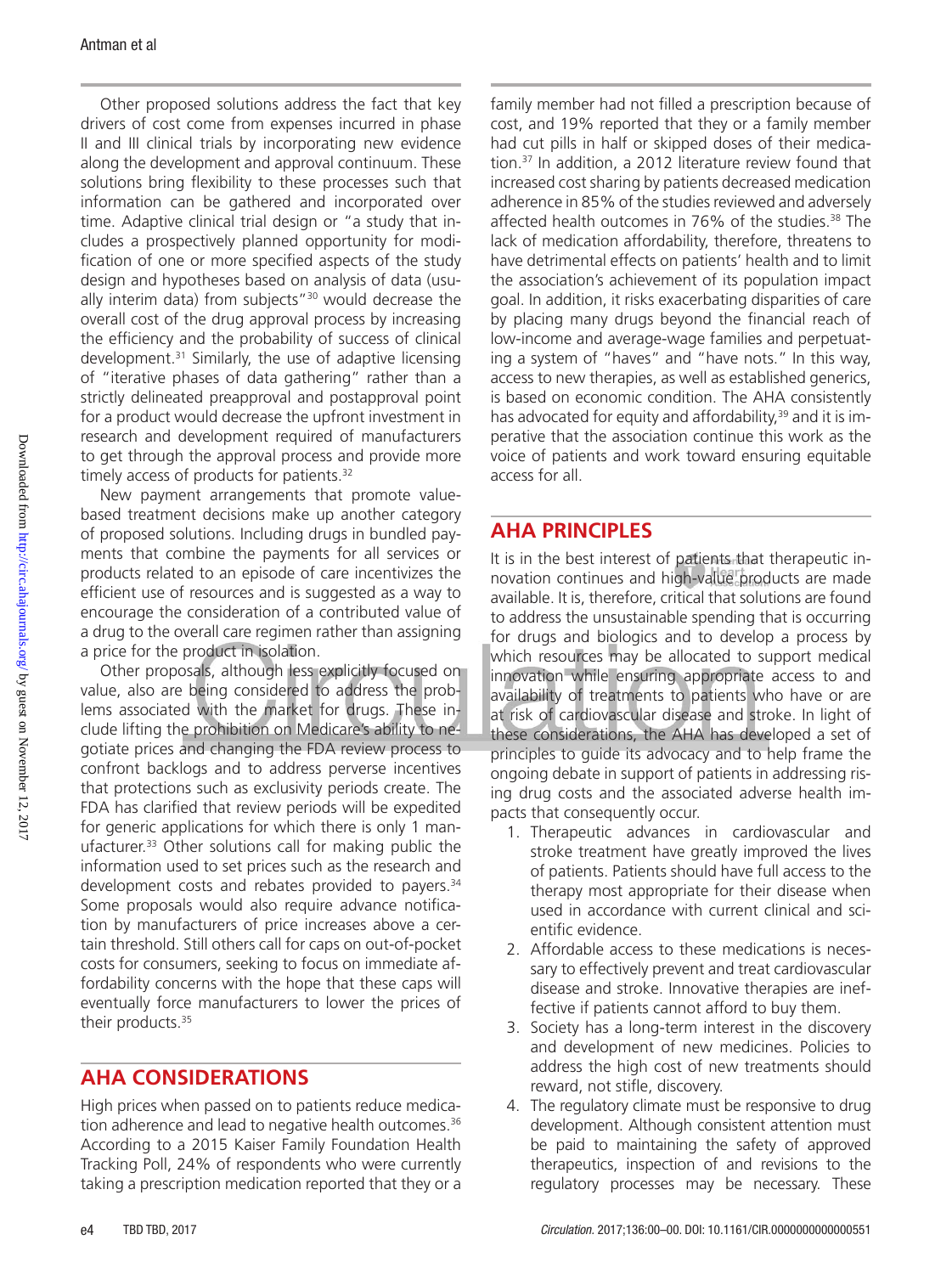could include adjustments to testing requirements such as adaptive clinical trial design or creative approaches in approvals such as adaptive licensing.

- 5. Value should be defined as the benefit accrued along the entire continuum of care rather than solely the cost and benefit associated with a discrete episode of care or hospital stay. The patient perspective must be incorporated into the determination of overall benefit.
- 6. Drugs and biologics must be understood as 1 component of a larger healthcare system and one in which an individual's treatment may include pharmaceutical and nonpharmaceutical elements. Savings or costs attributed to 1 component must be considered as part of this larger ecosystem. Therefore, calls for solutions that address only 1 component are less than ideal; a multipronged approach is preferred.
- 7. Transparency of the process by which prices are set and the contributing costs along the supply chain for medicines is necessary so that all payers may be informed purchasers.
- 8. Costs of treatment must be readily available for practitioners and patients so that they can make informed treatment decisions. Tools that translate information on pricing and value to make it actionable for decision making must be developed so that providers and patients can work together in selecting care regimens that best align with patient and family preferences and goals.

# **CONCLUSIONS**

Attention to these issues of accessibility and affordability of drugs and biologics is steadily increasing at both the federal and state levels, and legislative and regulatory opportunities for engaging are emerging. As stated, this advisory serves to lay out a set of principles that will guide the association as it advocates on behalf of patients in pursuit of its public health goals. The association recognizes the potential for unintended consequences as the marketplace responds to any changes and will diligently monitor the potential for this in any policy solution it supports or pursues.

# **FOOTNOTES**

The American Heart Association makes every effort to avoid any actual or potential conflicts of interest that may arise as a result of an outside relationship or a personal, professional, or business interest of a member of the writing panel. Specifically, all members of the writing group are required to complete and submit a Disclosure Questionnaire showing all such relationships that might be perceived as real or potential conflicts of interest.

This advisory was approved by the Advocacy Coordinating Committee on October 12, 2017, and the American Heart Association Executive Committee on October 19, 2017. A copy of the document is available at http://professional.heart. org/statements by using either "Search for Guidelines & Statements" or the "Browse by Topic" area. To purchase additional reprints, call 843-216-2533 or e-mail [kelle.ramsay@](mailto:kelle.ramsay@wolterskluwer.com) [wolterskluwer.com.](mailto:kelle.ramsay@wolterskluwer.com)

The American Heart Association requests that this document be cited as follows: Antman EM, Creager MA, Houser SR, Warner JJ, Konig M; on behalf of the American Heart Association. American Heart Association principles on the accessibility and affordability of drugs and biologics: a presidential advisory from the American Heart Association. *Circulation.* 2017;xxx:eXXX–eXXX. doi: 0.1161/CIR.0000000000000551.

Expert peer review of AHA Scientific Statements is conducted by the AHA Office of Science Operations. For more on AHA statements and guidelines development, visit http:// professional.heart.org/statements. Select the "Guidelines & Statements" drop-down menu, then click "Publication Development."

Permissions: Multiple copies, modification, alteration, enhancement, and/or distribution of this document are not permitted without the express permission of the American Heart Association. Instructions for obtaining permission are located at http:// www.heart.org/HEARTORG/General/Copyright-Permission-Guidelines\_UCM\_300404\_Article.jsp. A link to the "Copyright Permissions Request Form" appears on the right side of the page.

*Circulation* is available at http://circ.ahajournals.org.

# **DISCLOSURES**

#### **Writing Group Disclosures**

| <b>Writing Group</b><br><b>Member</b> | Employment                              | Research<br>Grant | Other<br>Research<br><b>Support</b> | Speakers'<br>Bureau/<br><b>Honoraria</b> | <b>Expert</b><br><b>Witness</b> | Ownership<br><b>Interest</b> | Consultant/<br><b>Advisory</b><br><b>Board</b> | Other |
|---------------------------------------|-----------------------------------------|-------------------|-------------------------------------|------------------------------------------|---------------------------------|------------------------------|------------------------------------------------|-------|
| Elliott M. Antman                     | Brigham & Women's<br>Hospital           | None              | None                                | None                                     | None                            | None                         | None                                           | None  |
| Mark A. Creager                       | Dartmouth Hitchcock<br>Medical Center   | None              | None                                | None                                     | None                            | None                         | None                                           | None  |
| Steven R. Houser                      | Temple University School<br>of Medicine | None              | None                                | None                                     | None                            | None                         | None                                           | None  |

(*Continued*)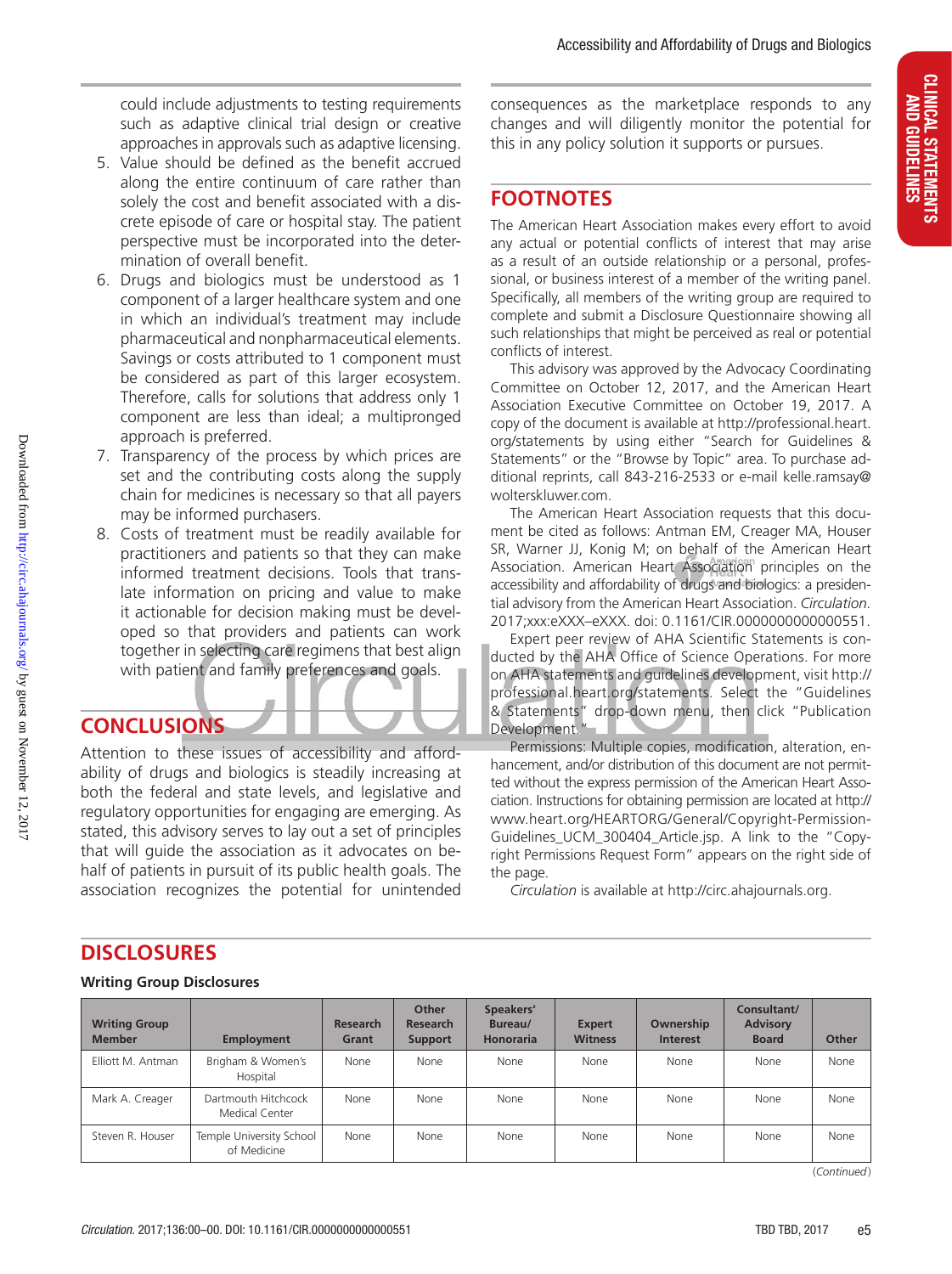#### **Writing Group Disclosures Continued**

| <b>Writing Group</b><br><b>Member</b> | Employment                        | Research<br>Grant | Other<br>Research<br><b>Support</b> | Speakers'<br>Bureau/<br><b>Honoraria</b> | <b>Expert</b><br><b>Witness</b> | Ownership<br><b>Interest</b> | Consultant/<br><b>Advisory</b><br><b>Board</b> | Other |
|---------------------------------------|-----------------------------------|-------------------|-------------------------------------|------------------------------------------|---------------------------------|------------------------------|------------------------------------------------|-------|
| Madeleine Konig                       | American Heart<br>Association     | None              | None                                | None                                     | None                            | None                         | None                                           | None  |
| John J. Warner                        | UT Southwestern<br>Medical Center | None              | None                                | None                                     | None                            | None                         | None                                           | None  |

This table represents the relationships of writing group members that may be perceived as actual or reasonably perceived conflicts of interest as reported on the Disclosure Questionnaire, which all members of the writing group are required to complete and submit. A relationship is considered to be "significant" if (a) the person receives \$10000 or more during any 12-month period, or 5% or more of the person's gross income; or (b) the person owns 5% or more of the voting stock or share of the entity, or owns \$10000 or more of the fair market value of the entity. A relationship is considered to be "modest" if it is less than "significant" under the preceding definition.

#### **Reviewer Disclosures**

| <b>Reviewer</b>      | Employment               | <b>Research Grant</b>                                                                                                 | Other<br>Research<br><b>Support</b> | Speakers'<br>Bureau/<br><b>Honoraria</b> | <b>Expert</b><br><b>Witness</b> | Ownership<br><b>Interest</b> | Consultant/<br><b>Advisory Board</b>                  | Other |
|----------------------|--------------------------|-----------------------------------------------------------------------------------------------------------------------|-------------------------------------|------------------------------------------|---------------------------------|------------------------------|-------------------------------------------------------|-------|
| Daniel C.<br>Malone  | University of<br>Arizona | None                                                                                                                  | None                                | None                                     | None                            | None                         | Sanofit:<br>Pharmcyclicst;<br>UCBq*; Novo<br>Nordisk* | None  |
| Veronika J.<br>Wirtz | <b>Boston University</b> | Sandoz International<br>GmbH (coinvestigator of<br>the evaluation of an NCD<br>medicines access program<br>in Kenya)* | None                                | None                                     | None                            | None                         | None<br>American                                      | None  |

This table represents the relationships of reviewers that may be perceived as actual or reasonably perceived conflicts of interest as reported on the Disclosure Questionnaire, which all reviewers are required to complete and submit. A relationship is considered to be "significant" if (a) the person receives \$10 000 or more during any 12-month period, or 5% or more of the person's gross income; or (b) the person owns 5% or more of the voting stock or share of the entity, or owns \$10 000 or more of the fair market value of the entity. A relationship is considered to be "modest" if it is less than "significant" under the preceding definition.

\*Modest. †Significant.

# **REFERENCES**

- 1. IMS Institute of Healthcare Informatics. Medicines use and spending in the U.S.: a review of 2015 and outlook to 2020. April 2016. http://www. imshealth.com/en/thought-leadership/medicines-use-and-spending-in-thus-a-review-of-2015-and-outlook-top-2020. Accessed October 26, 2016.
- 2. US Food and Drug Administration. CFR-Code of Federal Regulations title 21. https://www.accessdata.fda.gov/scripts/cdrh/cfdocs/cfcfr/CFRSearch. cfm?fr=314.3. Accessed July 19, 2017.
- 3. US Food and Drug Administration. Drugs@FDA Glossary of Terms. https:// www.fda.gov/drugs/informationondrugs/ucm079436.htm#G. Accessed July 19, 2017.
- 4. Institute for Clinical and Economic Review. PCSK9 inhibitors for treatment of high cholesterol: effectiveness, value, and value-based benchmarks: final report. November 24, 2015. https://www.icer-review.org/wp-content/ uploads/.../Final-Report-for-Posting-11-24-15-1.pdf. Accessed July 19, 2017.
- 5. Quintiles IMS Institute. Global oncology trends 2017: advances, complexity, and cost. 2017. http://www.imshealth.com/en/thought-leadership/ quintilesims-institute/reports/global\_oncology\_trends\_2017. Accessed July 19, 2017.
- 6. Centers for Medicare & Medicaid Services. National Average Drug Acquisition Cost. https://www.data.medicaid.gov/Drug-Pricing-and-Payment/ NADAC-National-Average-Drug-Acquisition-Cost-/a4y5-998d. Author calculations applied. Accessed July 19, 2017.
- 7. PhRMA. Policy solutions: delivering innovative treatments to patients. March 2016. http://www.phrma-docs.phrma.org/sites/default/files/policysolutions.pdf. Accessed June 2, 2017
- 8. DiMasi JA, Grabowski HG, Hansen RW. Innovation in the pharmaceutical industry: new estimates of R&D costs. *J Health Econ*. 2016;47:20–33. doi: 10.1016/j.jhealeco.2016.01.012.
- 9. Avorn J. The \$2.6 billion pill: methodologic and policy considerations. *N Engl J Med*. 2015;372:1877–1879. doi: 10.1056/NEJMp1500848.
- 10. DiMasi JA, Grabowski HG, Hansen RW. The cost of drug development. *N Engl J Med*. 2015;372:1972. doi: 10.1056/NEJMc1504317.
- 11. Adams CP, Brantner VV. Spending on new drug development. *Health Econ*. 2010;19:130–141. doi: 10.1002/hec.1454.
- 12. Kesselheim AS, Avorn J, Sarpatwari A. The high cost of prescription drugs in the United States: origins and prospects for reform. *JAMA*. 2016;316:858–871. doi: 10.1001/jama.2016.11237.
- 13. Gottleib S, Patel K. A fair plan for fairer drug prices: Health Affairs Blog. July 11, 2016. http://www.healthaffairs.org/blog/2016/07/11/a-fair-planfor-fairer-drug-prices/. Accessed June 2, 2017.
- 14. Berkeley Research Group for PhRMA. The pharmaceutical supply chain: gross drug expenditures realized by stakeholders. January 2017. http://www. thinkbrg.com/media/publication/863\_Vandervelde\_PhRMA-January-2017\_WEB-FINAL.pdf. Accessed June 2, 2017.
- 15. Kaiser Permanente Institute for Health Policy. Pharmaceutical pricing: lessons from abroad. http://www.kpihp.org/wp-content/uploads/2015/05/ IHP\_Pharmaceuticals\_InternationalComparisons.pdf. Accessed October 25, 2016.
- 16. Government Accountability Office. Lack of therapeutically equivalent drugs and limited competition may contribute to extraordinary price increases. December 2009. http://www.gao.gov/new.items/d10201.pdf. Accessed July 19, 2017
- 17. US Food and Drug Administration. FY 2014 performance report to Congress for the Prescription Drug User Fee Act 2014. https://www. fda.gov/downloads/AboutFDA/ReportsManualsForms/REports/UserFeeReports/PerformanceReports/UCM440181.pdf. Accessed October 25, 2016.
- 18. Barlas S. Generic prices take flight: the FDA is struggling to ground them. *P T*. 2014;39:833–845.
- 19. Sarpatwari A, Avorn J, Kesselheim AS. Progress and hurdles for follow-on biologics. *New Engl J Med*. 2015;25:2380–2382. doi: 10.1056/ NEJMp1504672.
- 20. *Sandoz v Amgen*. No. 15-1039.
- 21. Hakim A, Ross J. Obstacles to the adoption of biosimilars for chronic diseases. *JAMA*. 2017;317:2163–2164. doi: 10.1001/jama.2017.5202.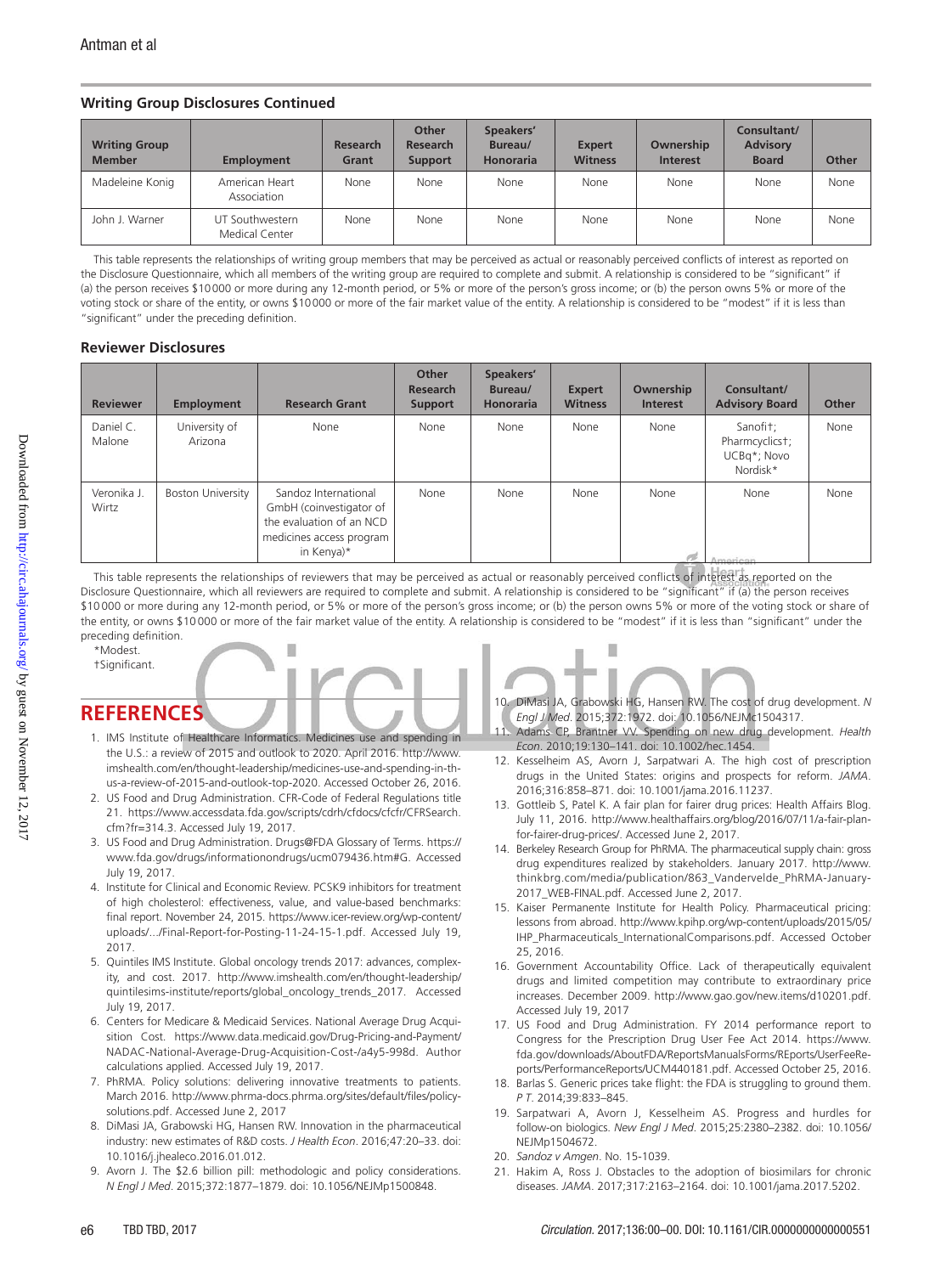- 22. Institute for Clinical and Economic Research. Overview of the ICER value assessment framework and update for 2017–2019. June 2017. https://www.icer-review.org/wp-content/uploads/2017/06/ICER-valueassessment-framework-update-FINAL-062217.pdf. Accessed July 19, 2017.
- 23. Schnipper LE, Davidson NE, Wollins DS, Blayney DW, Dicker AP, Ganz PA, Hoverman JR, Langdon R, Lyman GH, Meropol NJ, Mulvey T, Newcomer L, Peppercorn J, Polite B, Raghavan D, Rossi G, Saltz L, Schrag D, Smith TJ, Yu PP, Hudis CA, Vose JM, Schilsky RL. Updating the American Society of Clinical Oncology value framework: revisions and reflections in response to comments received. *J Clin Oncol*. 2016;34:2925–2934. doi: 10.1200/JCO.2016.68.2518.
- 24. National Health Council. The patient voice in value: the National Health Council Patient-Centered Value Model Rubric. March 2016. http://www. nationalhealthcouncil.org/sites/default/files/Value-Rubric.pdf. Accessed July 19, 2017.
- 25. Anderson JL, Heidenreich PA, Barnett PG, Creager MA, Fonarow GC, Gibbons RJ, Halperin JL, Hlatky MA, Jacobs AK, Mark DB, Masoudi FA, Peterson ED, Shaw LJ. ACC/AHA statement on cost/value methodology in clinical practice guidelines and performance measures: a report of the American College of Cardiology/American Heart Association Task Force on Performance Measures and Task Force on Practice Guidelines. *Circulation*. 2014;129:2329–2345. doi: 10.1161/CIR.0000000000000042.
- 26. Avalere Health for Faster Cures. Patient Perspective Value Framework version 1.0. May 2017. http://www.avalere.com/expertise/life-sciences/ insights/avalere-health-and-fastercures-release-version-1.0-of-thepatient-perspecti. Accessed July 19, 2017.
- 27. Institute for Clinical and Economic Review. Indication-specific pricing of pharmaceuticals in the United States health care system: a report from the 2015 ICER Membership Policy Summit. March 2016. http://www. icer-review.org/wp-content/uploads/2015/03/Final-Report-2015-ICER-Policy-Summit-on-Indication-specific-Pricing-March-2016\_revisedicons-002.pdf. Accessed June 1, 2017.
- 28. Chandra A, Garthwaite C. The economics of indication-based drug pricing. *N Engl J Med*. 2017;377:103–106. doi: 10.1056/NEJMp1705035.
- 29. Network for Excellence in Health Innovation. Rewarding results: moving forward with value-based contracting for biopharmaceuticals. March 2017. http://www.nehi.net/writable/publication\_files/file/rewarding\_results\_ moving\_forward\_on\_value\_based\_contracting\_for\_biopharmaceuticals\_ copy1.pdf. Accessed June 2, 2017.
- 30. US Food and Drug Administration. Guidance for industry: adaptive design clinical trials for drugs and biologics, draft guidance. February 2010. https://www.fda.gov/downloads/drugs/guidances/ucm201790.pdf. Accessed July 19, 2017.
- 31. Chow SC, Chang M. Adaptive design methods in clinical trials: a review. *Orphanet J Rare Dis*. 2008;3:11. doi: 10.1186/1750-1172-3-11.
- 32. Eichler HG, Oye K, Baird LG, Abadie E, Brown J, Drum CL, Ferguson J, Garner S, Honig P, Hukkelhoven M, Lim JC, Lim R, Lumpkin MM, Neil G, O'Rourke B, Pezalla E, Shoda D, Seyfert-Margolis V, Sigal EV, Sobotka J, Tan D, Unger TF, Hirsch G. Adaptive licensing: taking the next step in the evolution of drug development. *Clin Pharmacol Ther*. 2012;91:426–437. doi: 10.1038/clpt.2011.345.
- 33. US Food and Drug Administration. Manual of policies and procedures, prioritization of the review of original ANDAs, amendments, and supplements. March 11, 2016. http://www.fda.gov/downloads/AboutFDA/ CentersOffices/OfficeofMedicalProductsandTobacco/CDER/Manualof PoliciesProcedures/UCM407849.pdf. Accessed October 25, 2016.
- 34. Fair Accountability and Innovative Research Drug Pricing Act of 2017. S1131/HR2439. https://www.congress.gov/bill/115th-congress/house-bill/ 2439/all-info. Accessed October 25, 2016.
- 35. Improving Access to Affordable Prescription Drugs Act. S771/HR 1776. https://www.congress.gov/bill/115th-congress/senate-bill/771. Accessed October 25, 2016.
- 36. Shrank WH, Hoang T, Ettner SL, Glassman PA, Nair K, DeLapp D, Dirstine J, Avorn J, Asch SM. The implications of choice: prescribing generic or preferred pharmaceuticals improves medication adherence for chronic conditions. *Arch Intern Med*. 2006;166:332–337. doi: 10.1001/ archinte.166.3.332.
- 37. Kaiser Family Foundation. Kaiser Health Tracking Poll: August 2015. http://www.kff.org/health-costs/poll-finding/kaiser-health-trackingpoll-august-2015/. Accessed October 25, 2016
- 38. Eaddy MT, Cook CL, O'Day K, Burch SP, Cantrell CR. How patient costsharing trends affect adherence and outcomes: a literature review. *P T*. 2012;37:45–55. Associatio
- 39. Gibbons RJ, Jones DW, Gardner TJ, Goldstein LB, Moller JH, Yancy CW. The American Heart Association's 2008 statement of principles for healthcare reform. *Circulation*. 2008;118:2209–2218. doi: 10.1161/ CIRCULATIONAHA.108.191092.